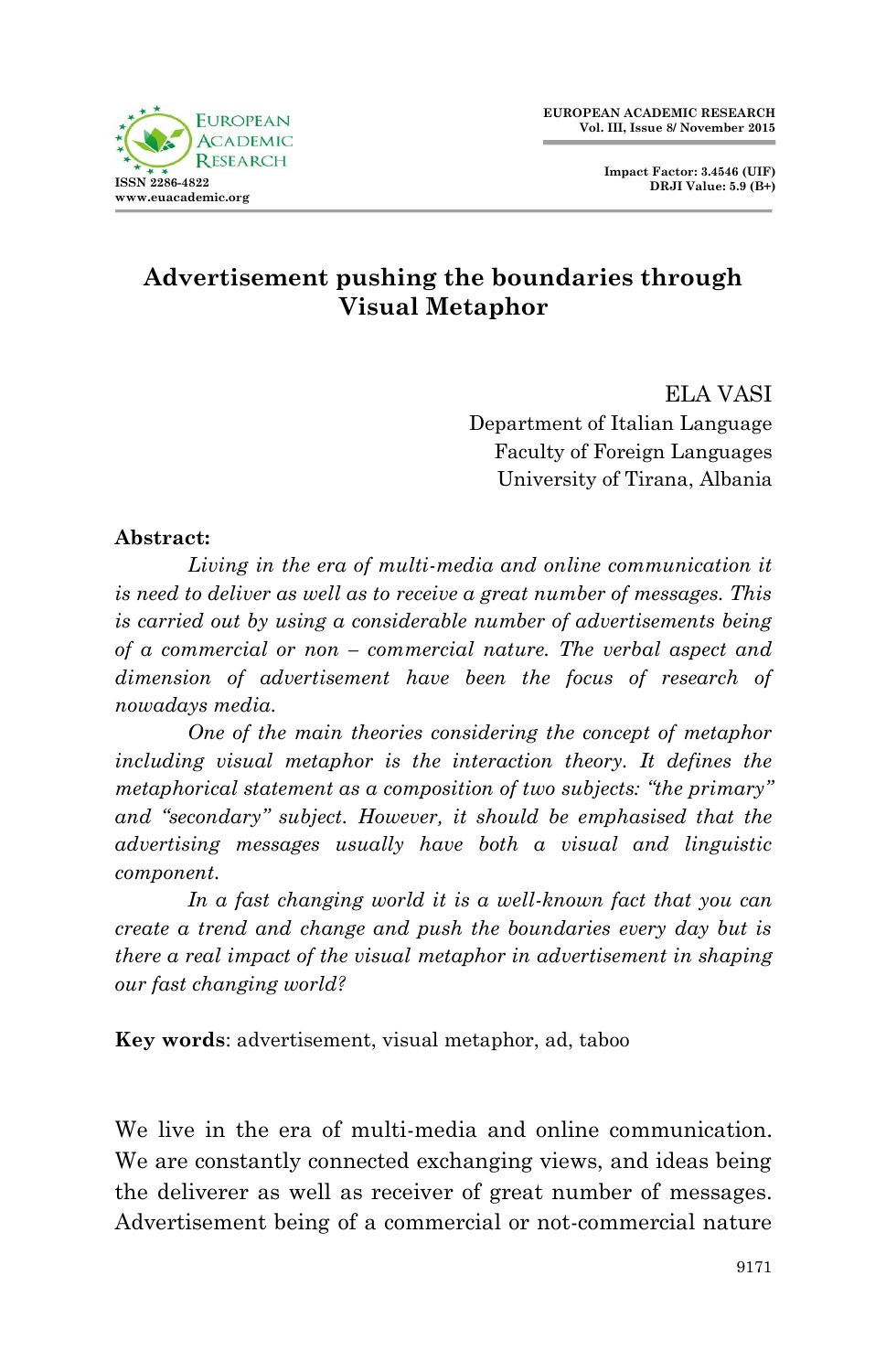is one of the elements that we do constantly find in the various sources of now-days media. Not paying attention more often than not we do not even realize that it is there in an angle of the in or off the corners of the website we are currently browsing or even under the log in option of our Facebook profile. Nevertheless sometimes we notice that that leads to the delivery of a message and accomplishment of the objective of the given advertisement process.

The verbal and cognitive aspect and dimension of advertisement have been the focus of research over the past few decades. However metaphor can also occur in pictures and draws on relevant studies from various disciplines to propose a model for the identification, classification, and analysis of visual metaphors (pictorial metaphors).

Charles Forceville (1996) in his book "Pictorial Metaphor in Advertising" shows not only how metaphor can occur in pictures, but also provides a framework within which these pictorial metaphors can be analyzed. He emphasises the importance of visual metaphor in advertisement and through detailed analyses of the advertisements goes even further by suggesting how metaphor theory can be employed as a tool in media studies.

One of the main theories to consider the concept of metaphor including visual metaphor is the interaction theory. It defines the metaphorical statement as a composition of two distinct subjects that are identified as the "primary" and "secondary" subject. Charles Forceville (1996) While the primary subject is quite directly identified the secondary one is to be regarded as a system rather than an individual thing. If we consider remarks such as "Society is a plant" the primary subject is society having a direct correlation to what it represents while the secondary subject in the statement is not much about the plant as about a system of relationships and processes.

More than thirty years ago, Giovanni Giovannini exposed the "impressions of inconsistency" with which the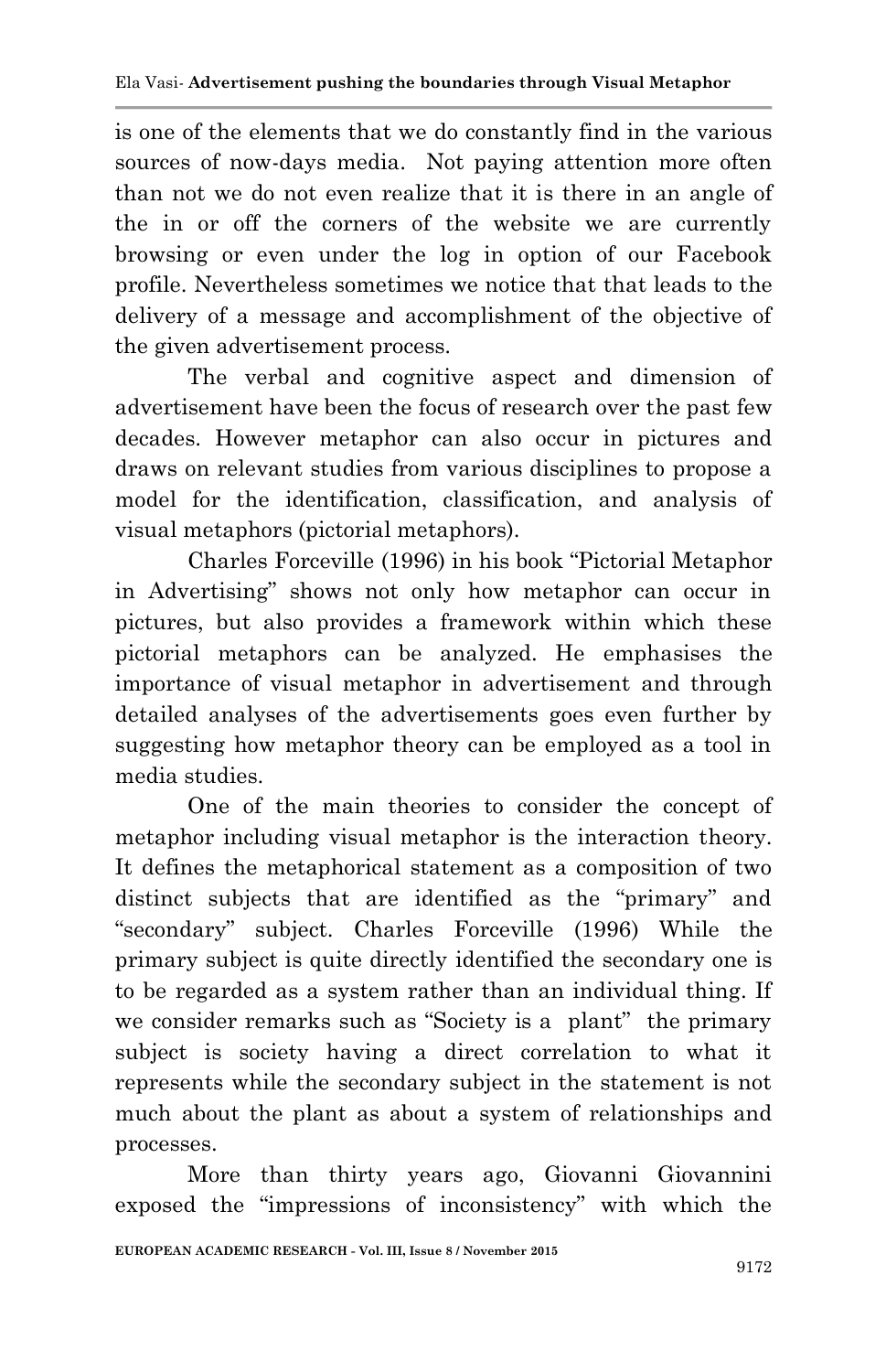technical terminology of art had been applied to literature in studies published from 1925 to 1950 but in our time the reverse has occurred. Once critics claimed to see coloring in poetry while now they speak of pictures and images as texts, as readable literary and as a consequence message delivery structures complete with metaphors.

However it should be noted that when it comes to advertisement, the advertising messages usually have both a visual and linguistic component. The presence of the visual element is present for obvious reasons but on the other hand advertisements are very rarely of a purely pictorial nature. Even though current tends reveal a clear shift from verbal to visual there is still need for a minimum of text such as the product name, a tagline and/or slogan.

In a fast changing world characterized by constant and fast interaction and communication it is a well-known fact that you can create a trend and change and push the boundaries every day but is there a real impact of the visual metaphor in advertisement in shaping our fast changing world?

In 1961, Henry S. Levy and Sons an American bakery most famous for their rye bread introduced the ad " You don't have to be Jewish" that showing a picture of non-Jewish New Yorkers eating a sandwich made from the baker's rye bread, together with the tagline:

"You don't have to be Jewish to love Levy's".

This is considered a ground breaking ad using for the first time a positive religious reference in advertising.

The aim of this advertisement was to enlarge public acceptance of the product and to deliver the message of its suitability not only for the Jews but all so mixed ethnically inhabitants of New York. The idea was very different for its time, and using religion is risky, but the ad including both the visual and verbal elements work mainly also due to the fact that the product, bread, is nearly universal and it somehow succeeds in engaging all religions in a clever and at the same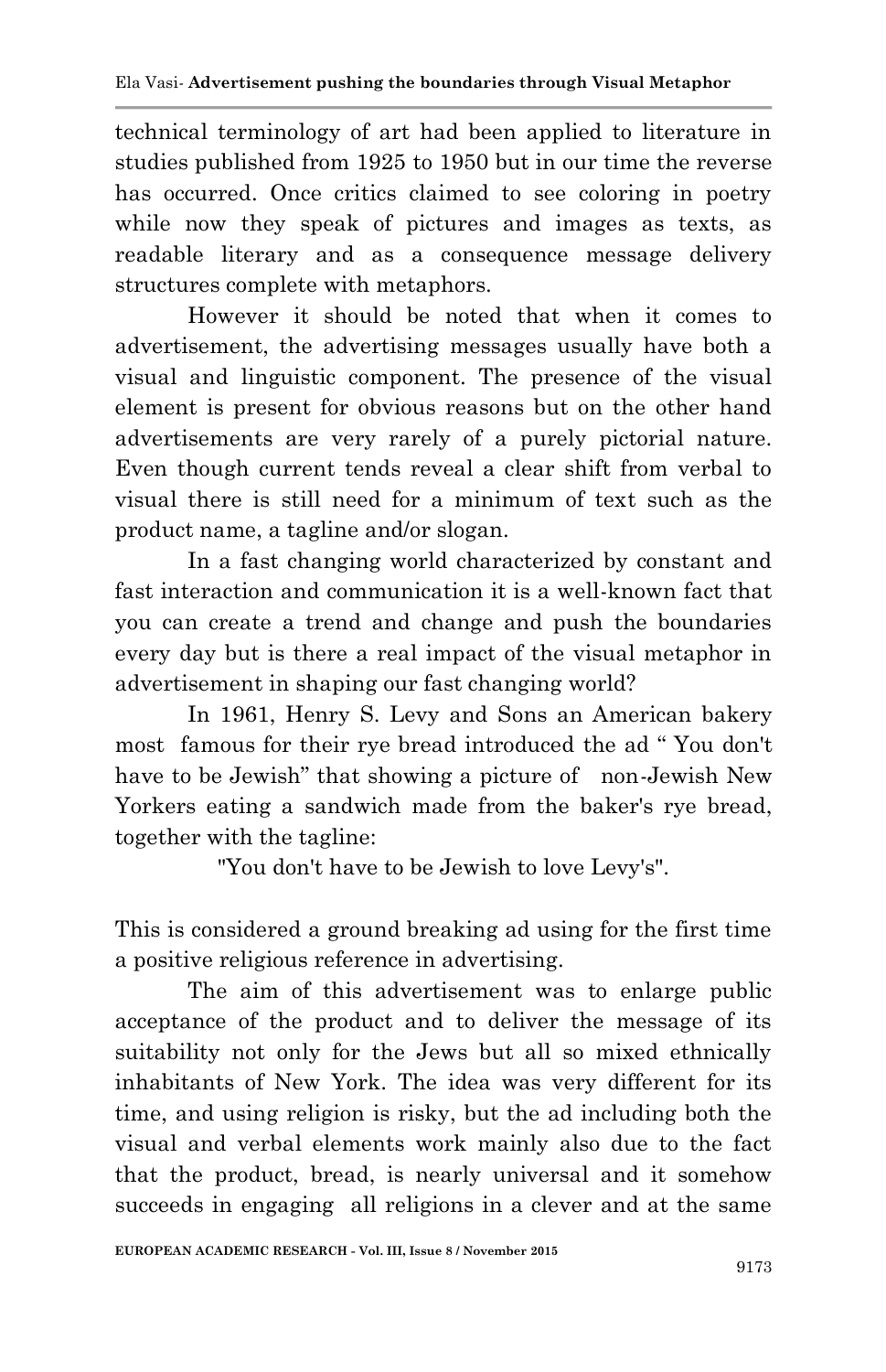time light-hearted way. The impact of the ad was significant for it brought social acceptance and emphasized a simple yet very important common element of the very religiously and ethnically diverse society. It somehow helped people in recognizing the fact that although quite different under many aspects there are always common features and universal values that characterize us all.

Another important example that had quite an impact in the later social development was the visual metaphor used by the Health Education Council of Great Britain in its ad "Pregnant Man". The ad was published in 1970 as part of the British campaign to promote contraception, it proved extremely successful is considered as one of the first examples of an ad flipping cultural norms. It shows the picture of a visibly pregnant man with the tagline "Would you be more careful if it was you that got pregnant?" and it is considered an ad that is educational, without being moralistic or patronizing. Delivering a strong visual message to the general public, it is considered to be more than an advertisement that moved beyond the accepted boundaries of the time.

The advertisement campaign "Real Beauty" used by Dove in 2004 is another good example of successful, positive and long term impact of visual metaphor in the message delivered to the general public. At the time of its launching based on various surveys carried out by the company Dove, 75% of women felt that advertising and media set unrealistic standards of beauty. That was why the central goal of the campaign aimed to make beauty a source of confidence, not anxiety for women everywhere, showing the pictures focusing on the beauty of real everyday women not the perfect and flawless fashion models. Women, the main target group of the main target audience reacted in a very emotional way to this ad and the general positive perception and acceptance of the campaign played a visible role in the modification of beauty standards acceptable by society even when it comes to the advertisement of beauty related products dominated for a very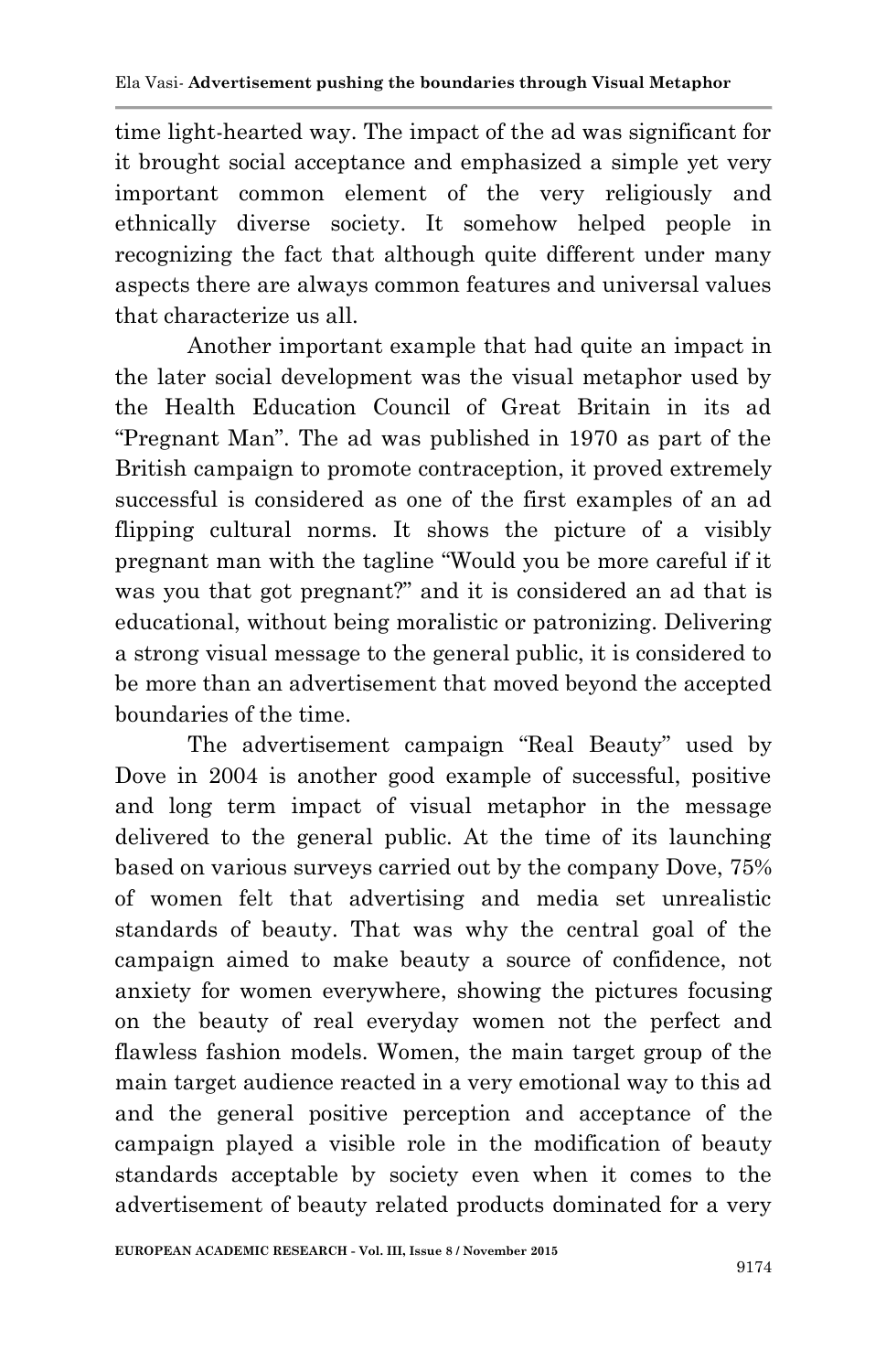long time by the perception that beauty aimed toward the perfect beauty represented almost always by extremely beautiful woman.

Advertisement plays an important role not only due to the introduction of innovative ideas that lead to behavioral modifications but also due to the fact that it is a world wide recognized and effectively used tool deliver messages of various nature and raise awareness. A good example is the campaign of King Khalid Foundation titled "Can't Be Covered". In April 2013, the King Khalid Foundation launched Saudi Arabia's first ever campaign against domestic abuse, aiming to generate awareness of a subject long considered taboo. It was an initial step toward a more proactive campaign that was controversial but based on an important culture aspect of Saudi Arabia. The ad shows the picture of a woman in a black niqab, only the eyes being visible and one of them is visibly bruised. The message is clear and simple and it should be noted that following the campaign in the summer of 2013, Saudi Arabia passed a new law to criminalize domestic abuse.

Perhaps, when you mention the name Oliviero Toscani most people might not know that he is a well-known fashion photographer whose work has appeared in the most prestigious fashion magazines such as Elle, Vogue, Harper's Bazaar and Stern. However, a lot us are familiar with his advertising campaign for the company The United Colors of Benetton from 1982 to 2000 that gave him and mainly Benetton a worldwide fame and recognition. He brought together strongly contrasting opposites in the same image to symbolize the acceptance of differences, multiculturalism, the fight for equality and peace.

One of the most iconic and controversial among the images and visual metaphors uses is the picture "Kissing-nun" (1992) dealt with the theme of religion, which at the time was not a new topic per se but it was introduced in a very controversial and what could be considered as even a profane manner going against the sacred vows pronounced by men and women who enter the catholic religious orders. Challenging the principle of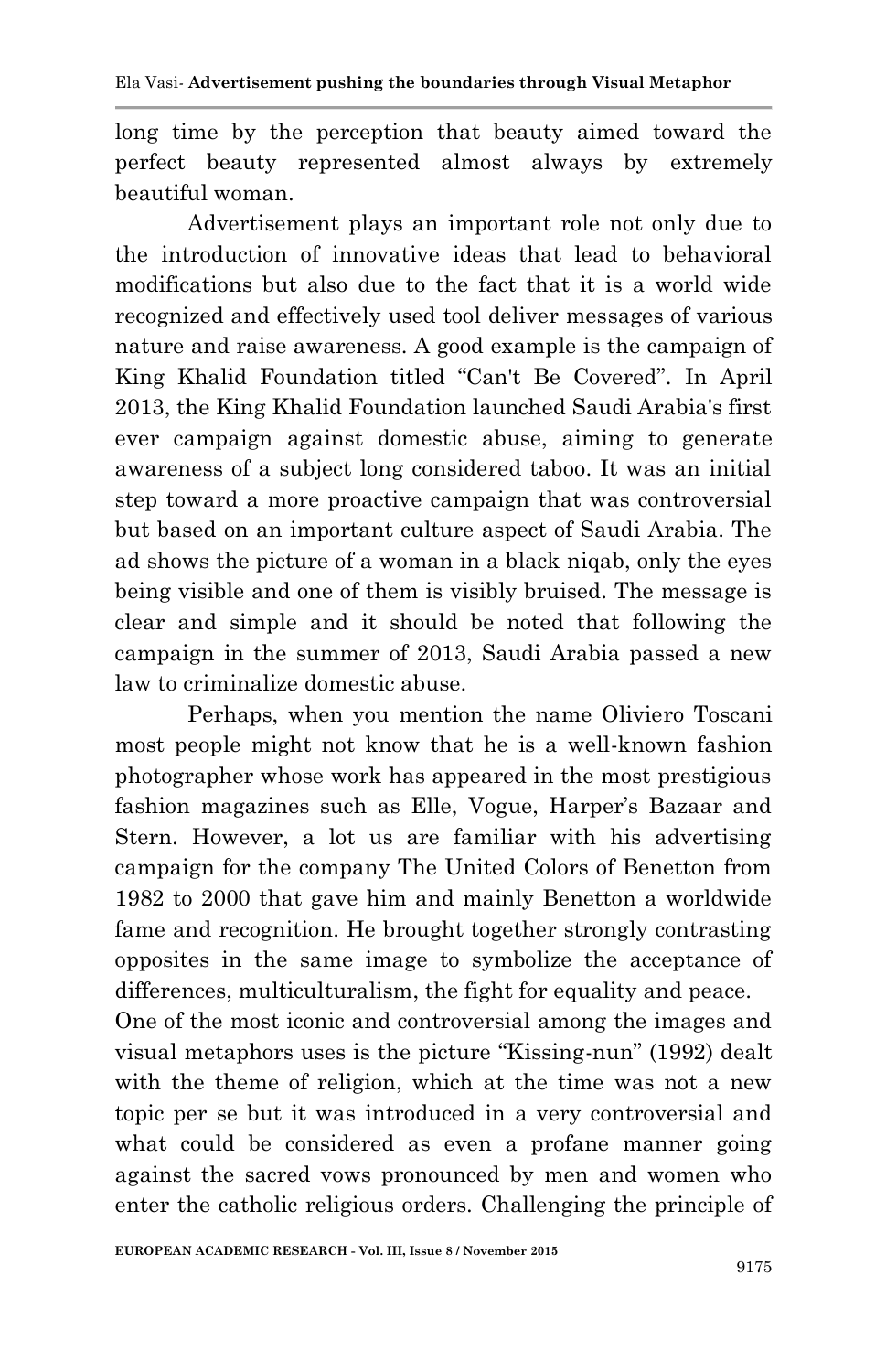religious celibacy, the picture shows a catholic nun while sharing a passionate kiss with a priest.

Benetton is clearly not advertising any particular products from its vast collections but is merely creating a source of social response to a particularly sensitive topic and issue, whether the response and reaction is negative or positive, what is clear is that the chosen topic sparks a response. The idea of a "Priest kissing a nun" provokes a reaction even in a non-religious person, therefore we are well aware how extremely upsetting that same topic is considered by those that are religious. The ad was even banned in Italy and other catholic countries, slating it "illegal". It can be easily classified as part of the genre of "shock advertising" commercially effective showing simply the small green slogan of Benetton in the top right corner of the ad, thus creating a direct link and identifying the trademark in question with the controversy the image that has been generate.

In this advertisement we see a clear rhetoric impact used to introduce a belief and portray what we believe is wrong, however the main idea after Benetton and his slogan is Unit so others do believe and accept and consider the created controversial as part of the fight for equality and peace. While the impact in the previous examples is a clear proof of the role of advertisement, its visual elements and metaphors have played in pushing the existing boundaries of the society the Benetton campaign ad example introduces a category of advertisements that although very effective in fulfilling their main goal lead to very contradictory outcomes.

The evolution of advertisement and its impact in today's society is visible with respect to subjects and aspects of life that were or still are considered taboo. The term Taboo refers to something that should not be touched or changed, the prohibition of an action or use of an object based on ritualistic distinctions of them either as being sacred and consecrated or as being dangerous, unclean and accursed. Elsa Simoes Lucas Freitas (2008). However as we can see from the examples a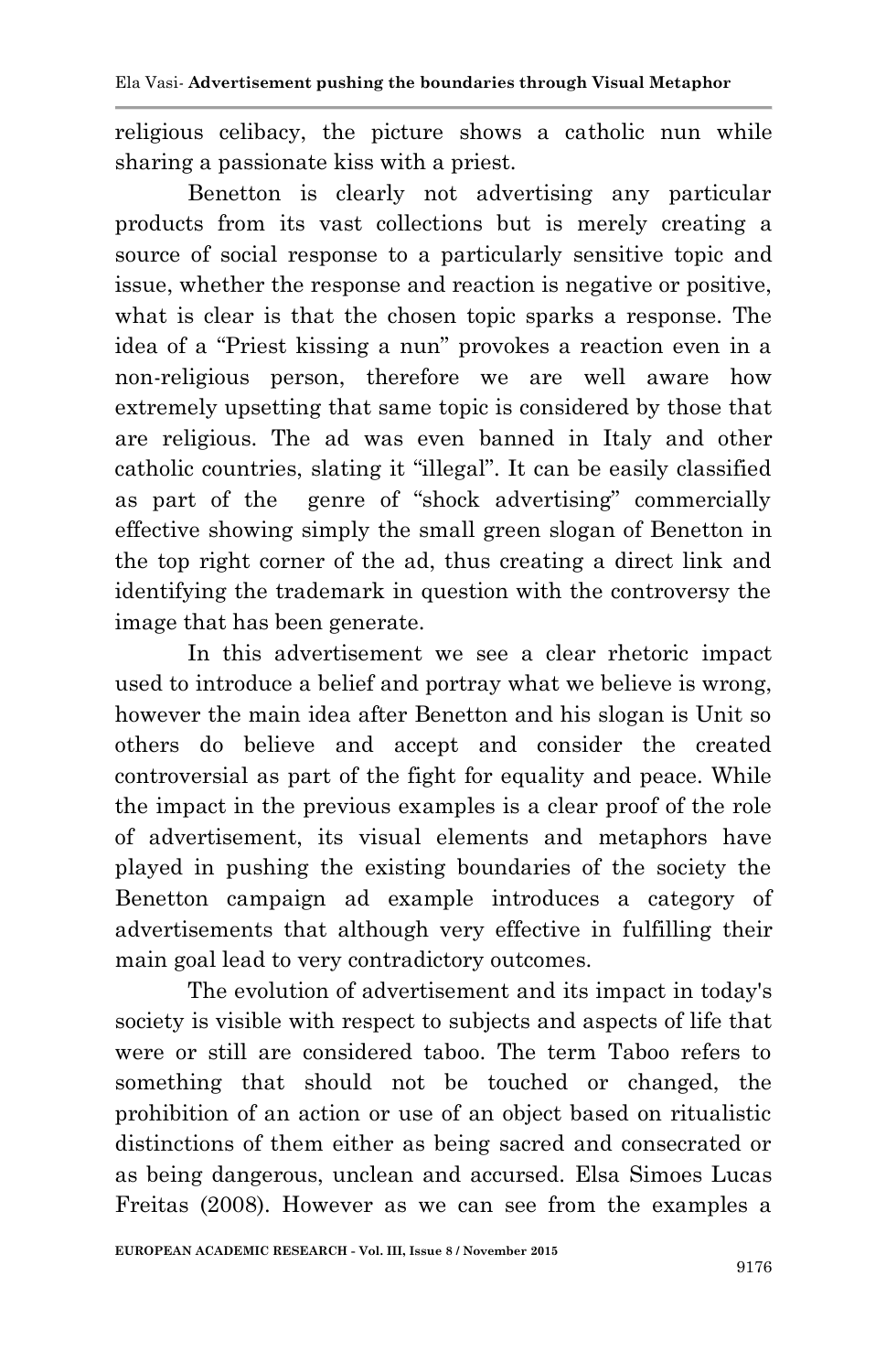number of sensitive and even former taboo issues have been dealt with and sometimes avoided, indirectly mentioned or even foregrounded in order to benefited the image of a product or simply deliver the foreseen message. When advertisers decide to discuss social problems now-days instead of focusing on the comparative superiority of their product they often tend to bring up taboo issues aiming to increase social awareness.

Advertisement has proven to play a very important role in today's world while fulfilling a significant and main requisite for an effective delivery of the process through the correct and effective identification of the communicator and addressee(s) as well as a well defined distinction between strongly and weekly communicated aspects of the message. The communicator aims to produce a stimulus that will manifest to the audience or addressee(s) what the communicator needs if done properly and correctly the process will be successful and in specific cases lead to a direct or even indirect impact in pushing the boundaries of one or more aspects or important issues part of our everyday life and society.

## **CONCLUSIONS**

- 1. Advertisement is always in the front line when it comes to the introductions of innovative and even shocking elements even through the use of the most unlikely materials including those that, apparently, could seem harmful for their purpose. Advertising campaigns are often constructed taking risks and working on a very delicate balance in between strong, controversial and even taboo issues and the message they aim to deliver in order to strengthen and amplify its effect
- 2. Visual metaphor is an indisputable and crucial element of advertisement and several examples throughout the years of ads and campaigns have proven that it is also one of the key elements in delivering messages that not only promote products, services and ideas but on both a